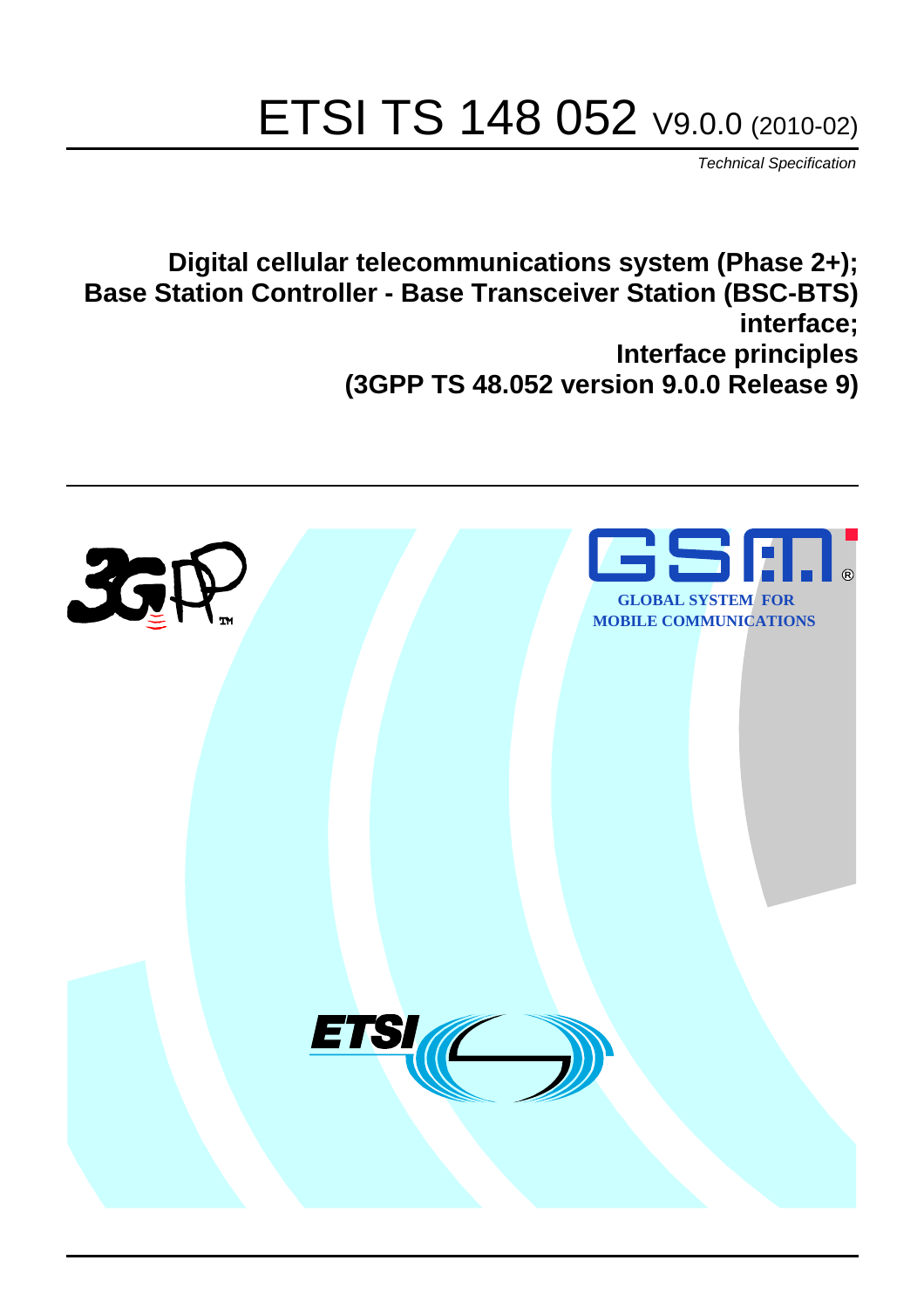Reference RTS/TSGG-0248052v900

> Keywords GSM

#### *ETSI*

#### 650 Route des Lucioles F-06921 Sophia Antipolis Cedex - FRANCE

Tel.: +33 4 92 94 42 00 Fax: +33 4 93 65 47 16

Siret N° 348 623 562 00017 - NAF 742 C Association à but non lucratif enregistrée à la Sous-Préfecture de Grasse (06) N° 7803/88

#### *Important notice*

Individual copies of the present document can be downloaded from: [http://www.etsi.org](http://www.etsi.org/)

The present document may be made available in more than one electronic version or in print. In any case of existing or perceived difference in contents between such versions, the reference version is the Portable Document Format (PDF). In case of dispute, the reference shall be the printing on ETSI printers of the PDF version kept on a specific network drive within ETSI Secretariat.

Users of the present document should be aware that the document may be subject to revision or change of status. Information on the current status of this and other ETSI documents is available at <http://portal.etsi.org/tb/status/status.asp>

If you find errors in the present document, please send your comment to one of the following services: [http://portal.etsi.org/chaircor/ETSI\\_support.asp](http://portal.etsi.org/chaircor/ETSI_support.asp)

#### *Copyright Notification*

No part may be reproduced except as authorized by written permission. The copyright and the foregoing restriction extend to reproduction in all media.

> © European Telecommunications Standards Institute 2010. All rights reserved.

**DECT**TM, **PLUGTESTS**TM, **UMTS**TM, **TIPHON**TM, the TIPHON logo and the ETSI logo are Trade Marks of ETSI registered for the benefit of its Members.

**3GPP**TM is a Trade Mark of ETSI registered for the benefit of its Members and of the 3GPP Organizational Partners. **LTE**™ is a Trade Mark of ETSI currently being registered

for the benefit of its Members and of the 3GPP Organizational Partners.

**GSM**® and the GSM logo are Trade Marks registered and owned by the GSM Association.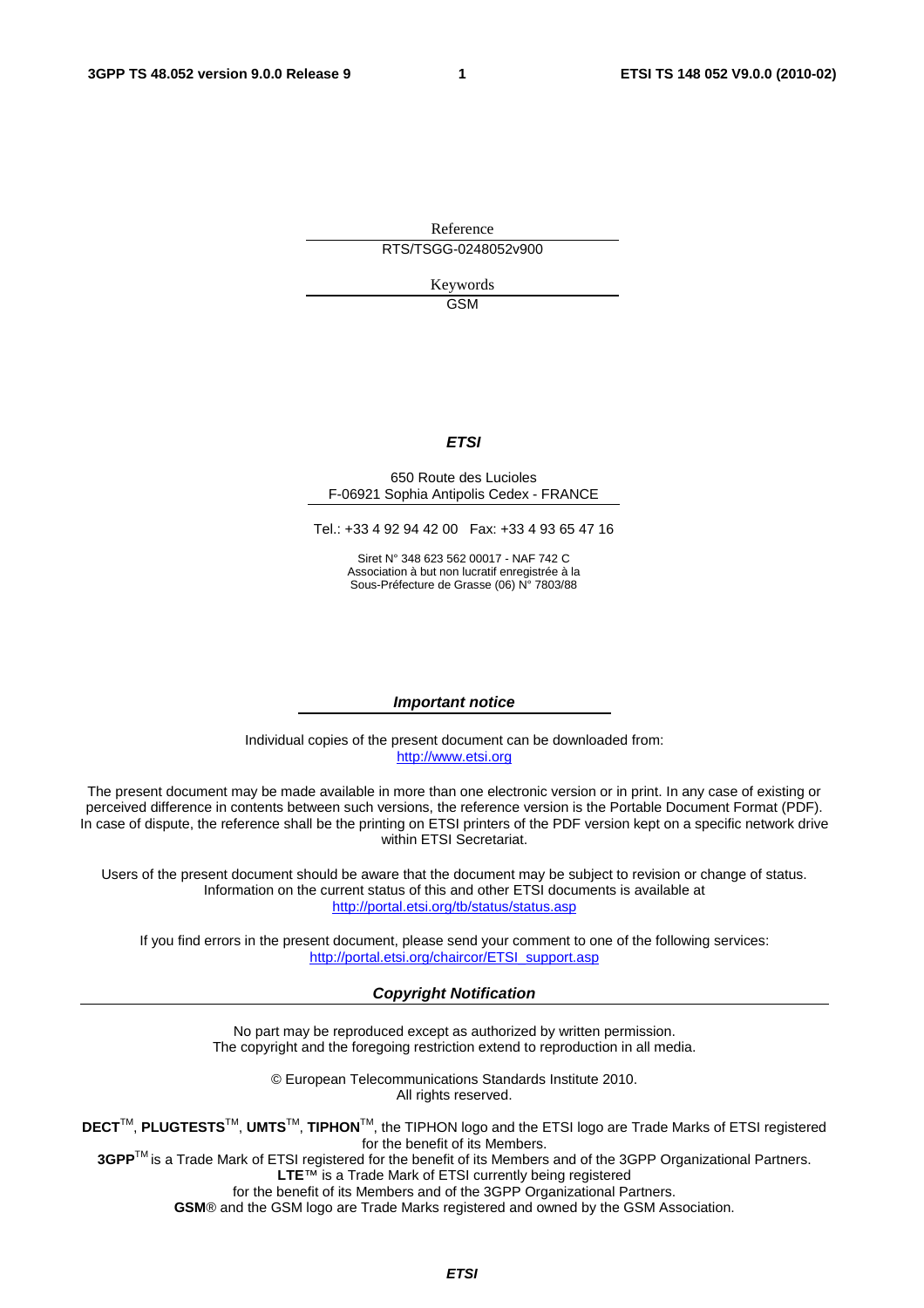### Intellectual Property Rights

IPRs essential or potentially essential to the present document may have been declared to ETSI. The information pertaining to these essential IPRs, if any, is publicly available for **ETSI members and non-members**, and can be found in ETSI SR 000 314: *"Intellectual Property Rights (IPRs); Essential, or potentially Essential, IPRs notified to ETSI in respect of ETSI standards"*, which is available from the ETSI Secretariat. Latest updates are available on the ETSI Web server [\(http://webapp.etsi.org/IPR/home.asp](http://webapp.etsi.org/IPR/home.asp)).

Pursuant to the ETSI IPR Policy, no investigation, including IPR searches, has been carried out by ETSI. No guarantee can be given as to the existence of other IPRs not referenced in ETSI SR 000 314 (or the updates on the ETSI Web server) which are, or may be, or may become, essential to the present document.

### Foreword

This Technical Specification (TS) has been produced by ETSI 3rd Generation Partnership Project (3GPP).

The present document may refer to technical specifications or reports using their 3GPP identities, UMTS identities or GSM identities. These should be interpreted as being references to the corresponding ETSI deliverables.

The cross reference between GSM, UMTS, 3GPP and ETSI identities can be found under [http://webapp.etsi.org/key/queryform.asp.](http://webapp.etsi.org/key/queryform.asp)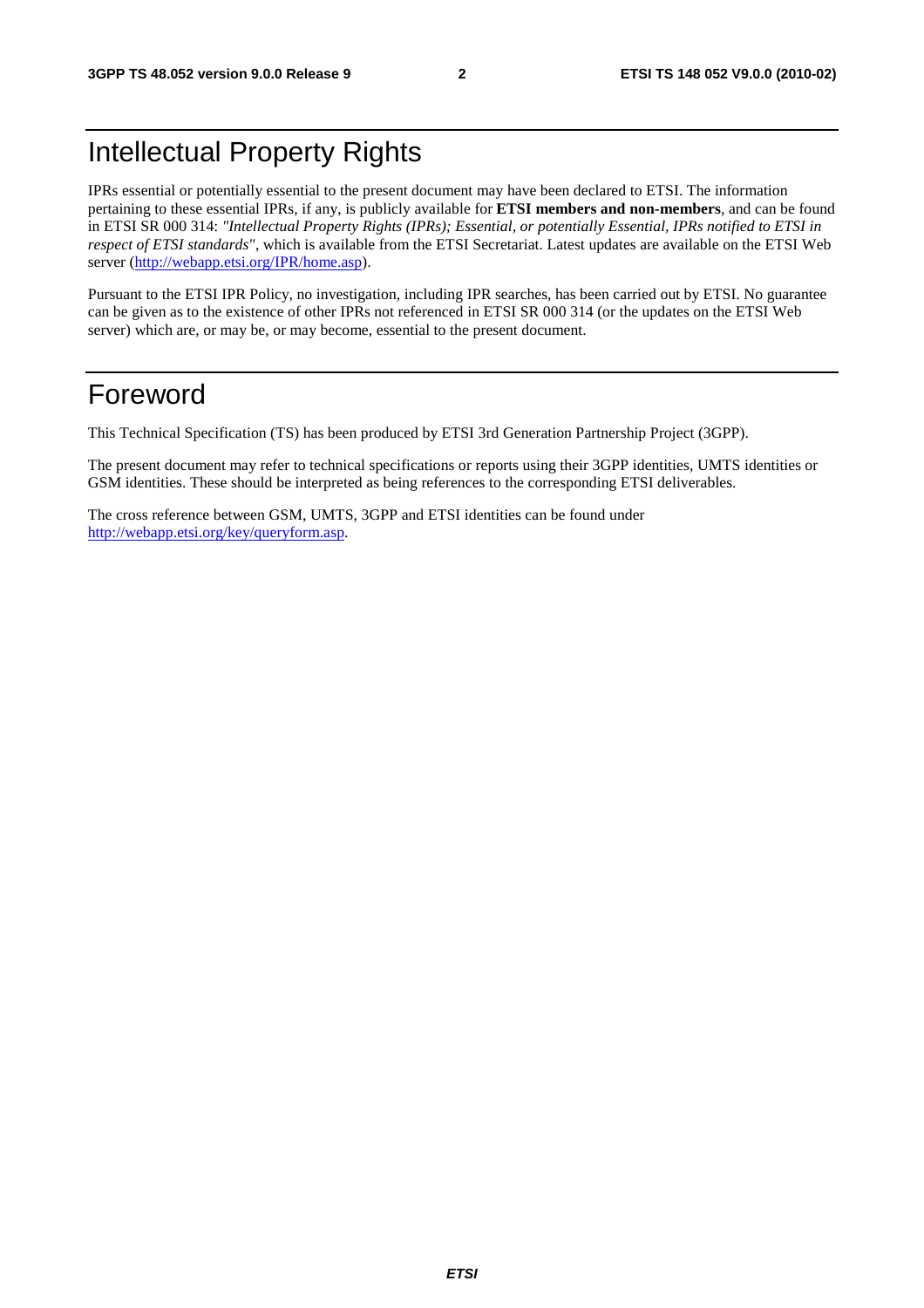$\mathbf{3}$ 

### Contents

|                             | <b>Annex A (informative):</b> |  |  |  |
|-----------------------------|-------------------------------|--|--|--|
| $\tau$<br>7.1<br>7.2<br>7.3 |                               |  |  |  |
| 6<br>6.1<br>6.2             |                               |  |  |  |
| 5.3.14                      |                               |  |  |  |
| 5.3.13                      |                               |  |  |  |
| 5.3.12                      |                               |  |  |  |
| 5.3.11                      |                               |  |  |  |
| 5.3.10                      |                               |  |  |  |
| 5.3.8<br>5.3.9              |                               |  |  |  |
| 5.3.7                       |                               |  |  |  |
| 5.3.6                       |                               |  |  |  |
| 5.3.5                       |                               |  |  |  |
| 5.3.4                       |                               |  |  |  |
| 5.3.3                       |                               |  |  |  |
| 5.3.2.4                     |                               |  |  |  |
| 5.3.2.3                     |                               |  |  |  |
| 5.3.2.2                     |                               |  |  |  |
| 5.3.2.1                     |                               |  |  |  |
| 5.3.1<br>5.3.2              |                               |  |  |  |
| 5.3                         |                               |  |  |  |
| 5.2                         |                               |  |  |  |
| 5.1                         |                               |  |  |  |
| 5                           |                               |  |  |  |
| $\overline{4}$              |                               |  |  |  |
| 3.2                         |                               |  |  |  |
| 3.1                         |                               |  |  |  |
| 3                           |                               |  |  |  |
| 2                           |                               |  |  |  |
| 1                           |                               |  |  |  |
|                             |                               |  |  |  |
|                             |                               |  |  |  |
|                             |                               |  |  |  |
|                             |                               |  |  |  |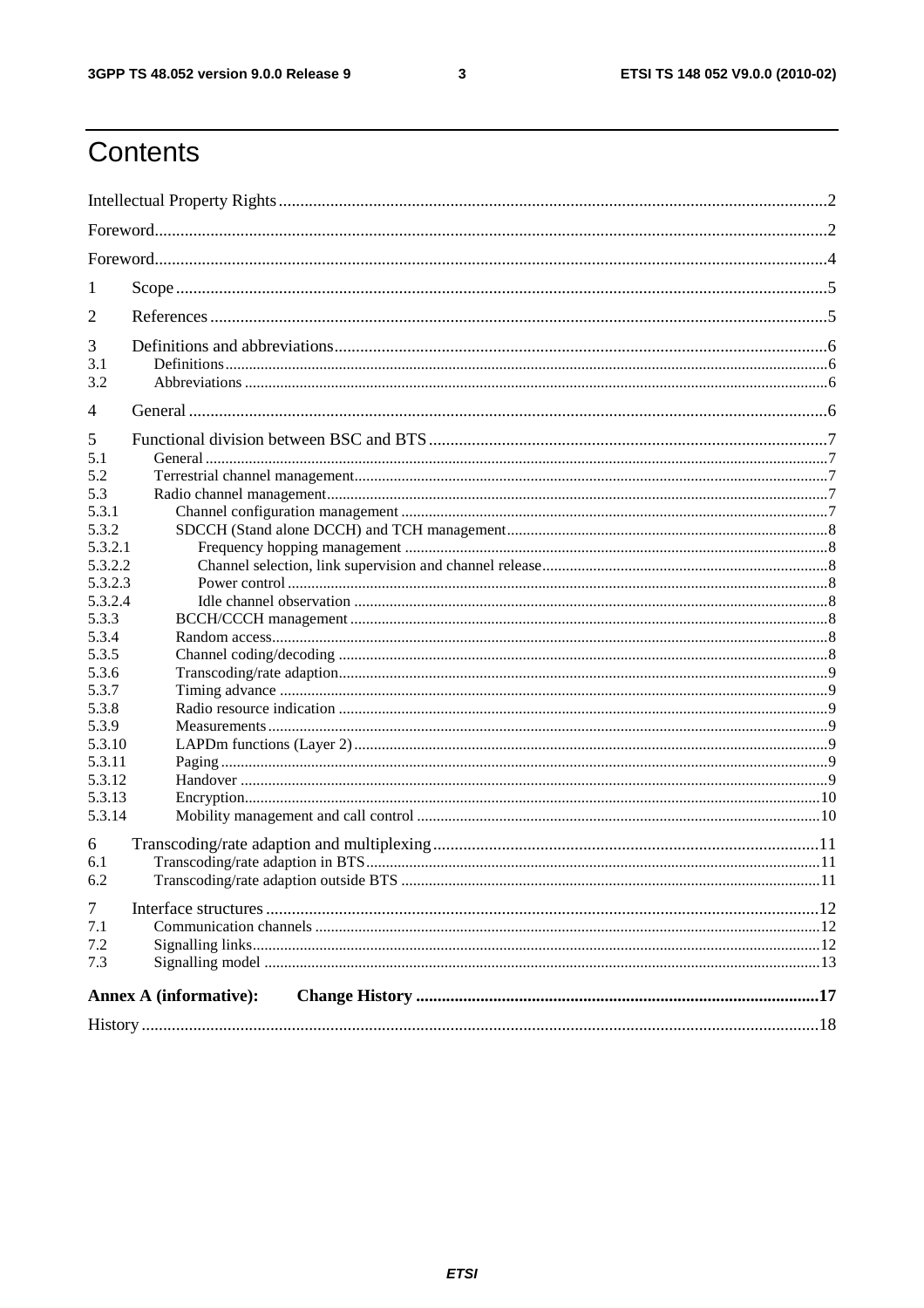### Foreword

This Technical Specification has been produced by the 3<sup>rd</sup> Generation Partnership Project (3GPP).

The contents of the present document are subject to continuing work within the TSG and may change following formal TSG approval. Should the TSG modify the contents of the present document, it will be re-released by the TSG with an identifying change of release date and an increase in version number as follows:

Version x.y.z

where:

- x the first digit:
	- 1 presented to TSG for information;
	- 2 presented to TSG for approval;
	- 3 or greater indicates TSG approved document under change control.
- y the second digit is incremented for all changes of substance, i.e. technical enhancements, corrections, updates, etc.
- z the third digit is incremented when editorial only changes have been incorporated in the document.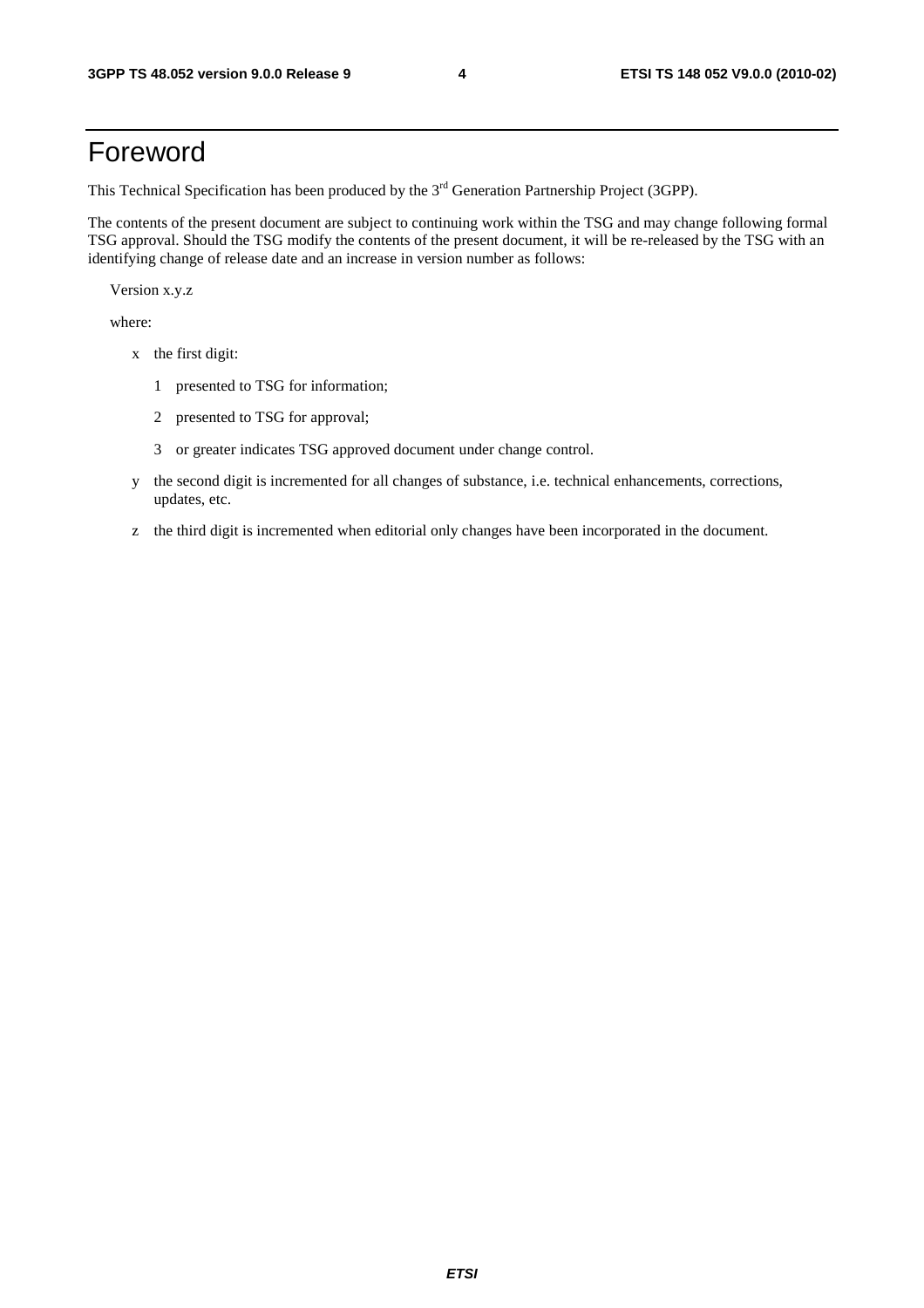### 1 Scope

The use and general aspects of the A-bis interface are given in 3GPP TS 48.051.

The present document gives the principle basis for the rest of the specifications specifying the interface between the Base Station Controller, BSC, and the Base Transceiver Station, BTS, with its transceivers, TRX. These components together form the Base Station System, BSS. (The interface between MSC and the BSS is specified in 3GPP TS 48.001 and 3GPP TS 48.020).

The intention with this interface is to get a unified way of connecting remotely located BTSs/TRXs to a BSC allowing for the interconnection of BSCs and BTSs/TRXs from different manufacturers.

In order to keep the BTS as simple as possible, BTS contains only those functions which have to recide close to the radio interface.

### 2 References

The following documents contain provisions which, through reference in this text, constitute provisions of the present document.

- References are either specific (identified by date of publication, edition number, version number, etc.) or non-specific.
- For a specific reference, subsequent revisions do not apply.
- For a non-specific reference, the latest version applies. In the case of a reference to a 3GPP document (including a GSM document), a non-specific reference implicitly refers to the latest version of that document *in the same Release as the present document*.
- [1] 3GPP TR 21.905: "Vocabulary for 3GPP Specifications".
- [2] 3GPP TS 48.001: "Base Station System Mobile services Switching Centre (BSS MSC) interface; General aspects".
- [3] 3GPP TS 48.002: "Base Station System Mobile-services Switching Centre (BSS MSC) interface Interface principles".
- [4] Void.
- [5] 3GPP TS 48.006: "Signalling transport mechanism specification for the Base Station System Mobile-services Switching Centre (BSS-MSC) interface".
- [6] Void.
- [7] 3GPP TS 48.020: "Rate adaption on the Base Station System Mobile-services Switching Centre (BSS-MSC) interface".
- [8] 3GPP TS 48.051: "Base Station Controller Base Transceiver Station (BSC-BTS) interface; General aspects".
- [9] 3GPP TS 48.058: "Base Station Controller Base Transceiver Station (BSC-BTS) interface; Layer 3 specification".
- [10] 3GPP TS 48.060: "Inband control of remote transcoders and rate adaptors for full rate traffic channels".
- [11] 3GPP TS 48.061: "Inband control of remote transcoders and rate adaptors for half rate traffic channels".
- [12] **Void.**
- [13] 3GPP TS 23.002: "Network Architecture".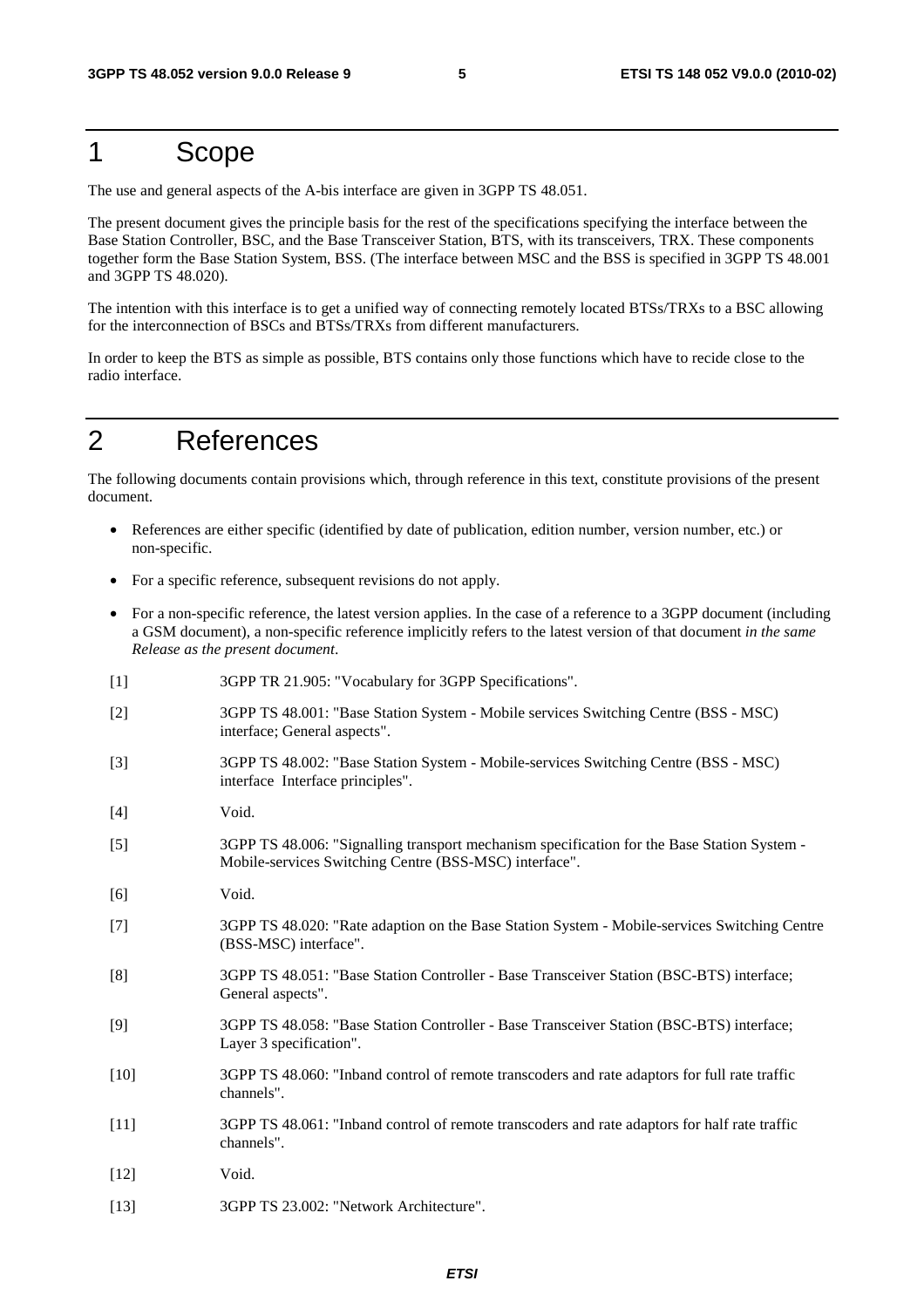### 3 Definitions and abbreviations

### 3.1 Definitions

For the purposes of the present document, the following terms and definitions apply:

**Base Station System (BSS):** system of base station equipment (transceivers, controllers, etc..) which is viewed by the MSC through a single interface as defined by the 3GPP TS 48.0xx series of recommendations, as being the entity responsible for communicating with Mobile Stations in a certain area. The radio equipment of a BSS may cover one or more cells. A BSS may consist of one or more base stations. If an internal interface according to the 3GPP TS 48.05x series at recommendations is implemented, then the BSS shall consist of one Base Station Controller (BSC) and several Base Transceiver Stations (BTSs).

NOTE: The functionality is described in 3GPP TS 48.001.

**Base Station Controller (BSC):** network component in the PLMN with the functions for control of one or more Base Transceiver Stations (BTSs).

**Base Transceiver Station (BTS):** network component which serves one cell, and is controlled by a Base Station Controller. The BTS can consist of one or more TRXs with or without common control equipment.

**Cell:** See 3GPP TS 23.002.

**Transceiver (TRX):** in the GSM PLMN is the functional entity which supports the 8 basic radio channels of the same TDMA-frame.

**Base Control Function (BCF):** functional entity which handles common control functions within a BTS, e.g. frequency hopping sequences etc.

At a multi BTS site, one of the BCFs can also be choosen to perform functions common to the site (e.g. external alarms, power supply, time base).

### 3.2 Abbreviations

For the purposes of the present document, the abbreviations given in 3GPP TR 21.905 apply.

### 4 General

3GPP TS 48.001 and 3GPP TS 48.020 specify the functional split and interface between MSC and the Base Station System, BSS, the A- interface.

The BSS can be further subdivided into one BSC controlling one or more BTSs, each consisting of one or more TRXs. The interface treated by the present document is the interface between a BSC and a BTS. It is denoted the A-bisinterface.

The A-bis-interface is capable of supporting three different internal BTS configurations:

- one single TRX;
- a collection of TRXs where all are served by a common physical connection;
- a collection of TRXs, each served by its own physical connection.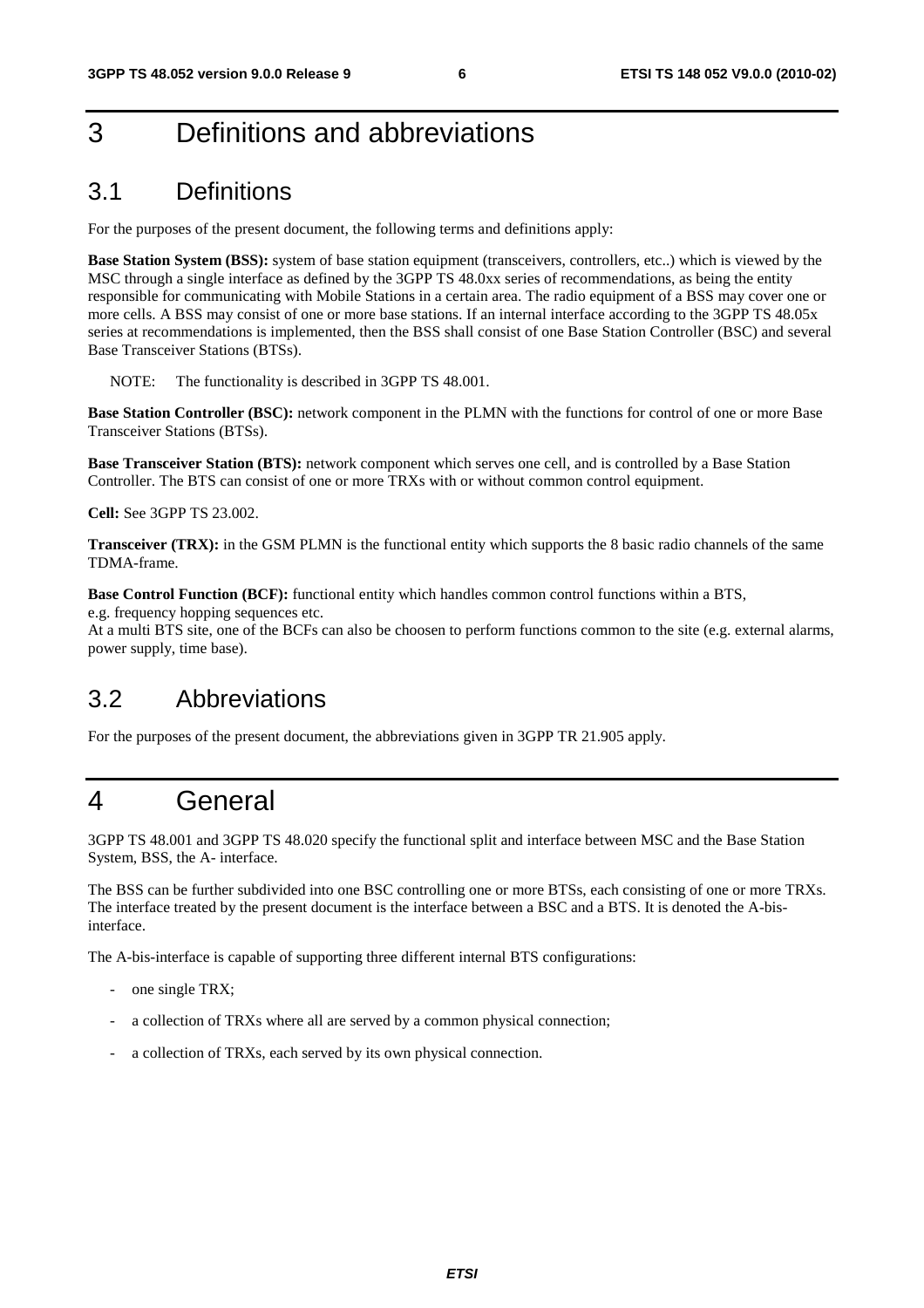



**Figure 4.1: BSS Subdivision and Interfaces** 

The present document is based on the use of digital transmission system interfaces, either at 2 048 kbit/s or at 64 kbit/s. Furthermore, the use of a subrate of 16 kbit/s and/or 8 kbit/s is supported for coded speech or rate adapted data.

This interface will support the transcoder positioned either inside or outside BTS. In the latter case, remote control (synchronisation) of the transcoder is used.

### 5 Functional division between BSC and BTS

#### 5.1 General

In Technical Specification 3GPP TS 48.001 the functional division between MSC and BSS is described. This clause describes the further subdivision of functions between BSC and BTS/TRX required for the A-bis interface. A summary can be found in table 5.1. Some general requirements on the functionality of the A-bis interface are also specified.

### 5.2 Terrestrial channel management

There is a unique mapping from traffic channels on the radio path to the terrestrial traffic channels. BSC makes the choice of radio channel and thereby also of the terrestrial channel for a call.

### 5.3 Radio channel management

#### 5.3.1 Channel configuration management

The channel configuration is controlled between the BSC and OMC. Current configuration is downloaded from OMC to BSC which then controls the use of the radio channels (TDMA time slots for BCCH/CCCH, TCHs, SDCCHs etc).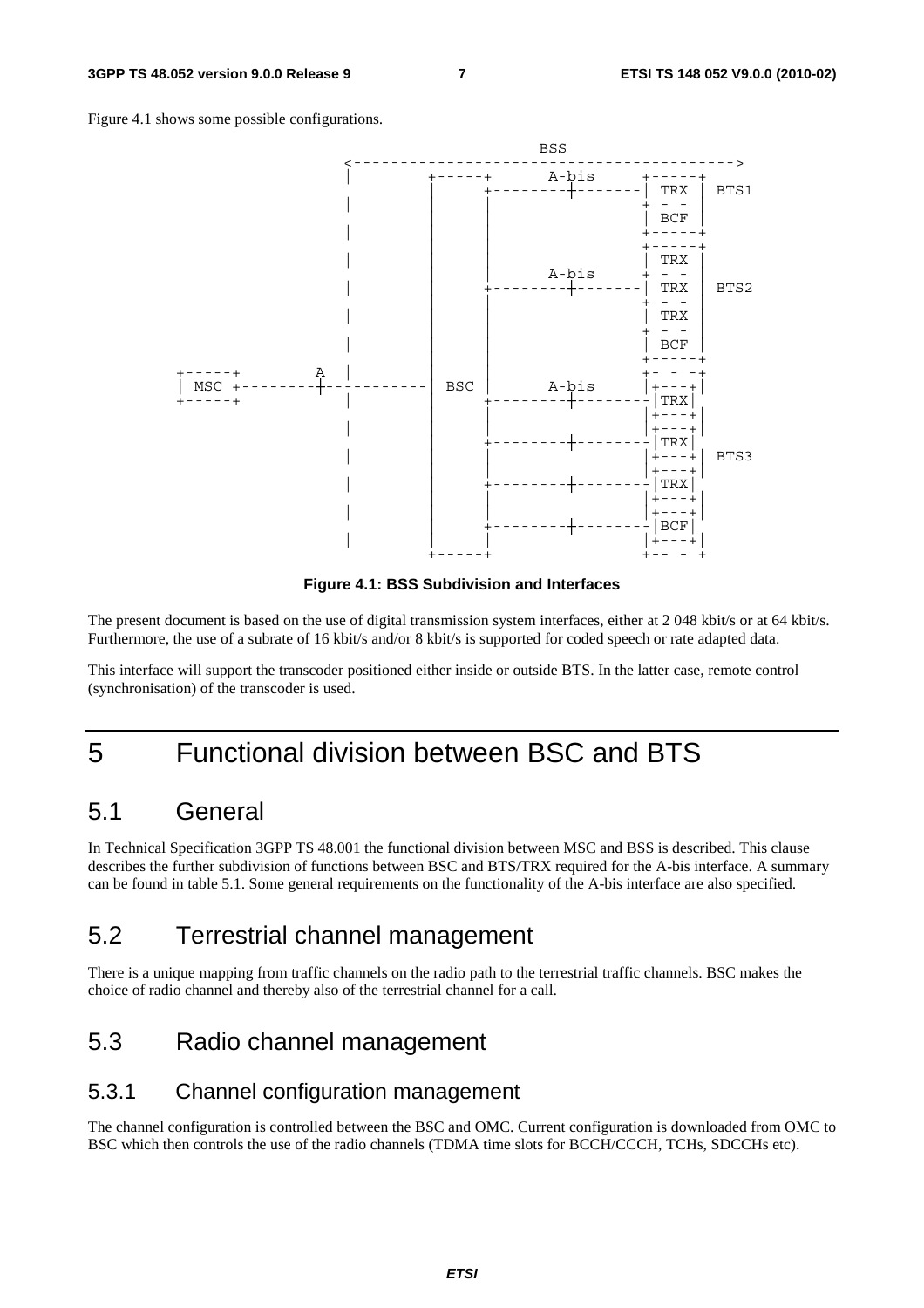#### 5.3.2 SDCCH (Stand alone DCCH) and TCH management

#### 5.3.2.1 Frequency hopping management

The hopping sequences for each BTS (cell) is downloaded from OMC to BSC. It is then the responsibility of BSC to download this information to each BTS and also to send the corresponding BCCH information to be transmitted in the BCCH time slots.

#### 5.3.2.2 Channel selection, link supervision and channel release

These functions are controlled by BSC. For channel selection BSC has to have information on blocked radio channels and also on interference level on idle channels.

In the assignment messages to MS (Immediate Assign, Assign Command and Handover Command), a Starting Time parameter is included. This starting time is based on the frame number on the (new) BTS. Before sending the assign message to MS, BSC has to be informed on the current frame number in BTS.

When assigning a channel, BSC shall inform BTS on relevant parameters, e.g. channel type, channel coding, rate adaption, starting time.

#### 5.3.2.3 Power control

The ordered MS power level is sent in the 16 bit L1-header of SACCH- blocks on the downlink and the actual power level used by MS is reported in the corresponding L1-header on the uplink. This header is inserted (downlink) and extracted (uplink) by BTS/TRX.

The determination of required power level in MS is based on uplink radio measurements made by BTS/TRX and reported to BSC. The basic control of this power is performed by BSC and the dynamic regulation is performed by BSC or optionally by BTS. If BTS supports dynamic MS power regulation, BSC can indicate whether BTS is to regulate the MS power and if so, also the parameters required by BTS.

The required TRX transmission power level on a channel is based on reported measurements performed by MS. The dynamic control of this power is optional. If supported, the basic control is performed by BSC and the dynamic regulation is performed by BSC or optionally by BTS. If BTS supports dynamic TRX transmission power regulation, BSC can indicate whether BTS is to regulate the transmission power and if so, also the parameters required by BTS.

#### 5.3.2.4 Idle channel observation

Idle channels are monitored by BTS.

#### 5.3.3 BCCH/CCCH management

TRX knows the timing of BCCH/CCCH slots (not known by BSC). The actual timing of BCCH/CCCH blocks therefore has to be made by BTS/TRX, including the scheduling of Paging Request messages on paging sub-channels.

BCCH information is downloaded to BTS.

#### 5.3.4 Random access

Detection of a random access attempt has to be made by TRX which then sends a message to BSC containing the required timing advance, the frame number of the access attempt and the 8 bit Channel Request message sent by MS in the access burst. This information is then included by BSC in the following Immediate Assign message sent to MS.

#### 5.3.5 Channel coding/decoding

The error protection coding and decoding is made by BTS/TRX.

Different coding and interleaving schemes are used for speech and data calls. This information has to be signalled from BSC to BTS on a per call basis.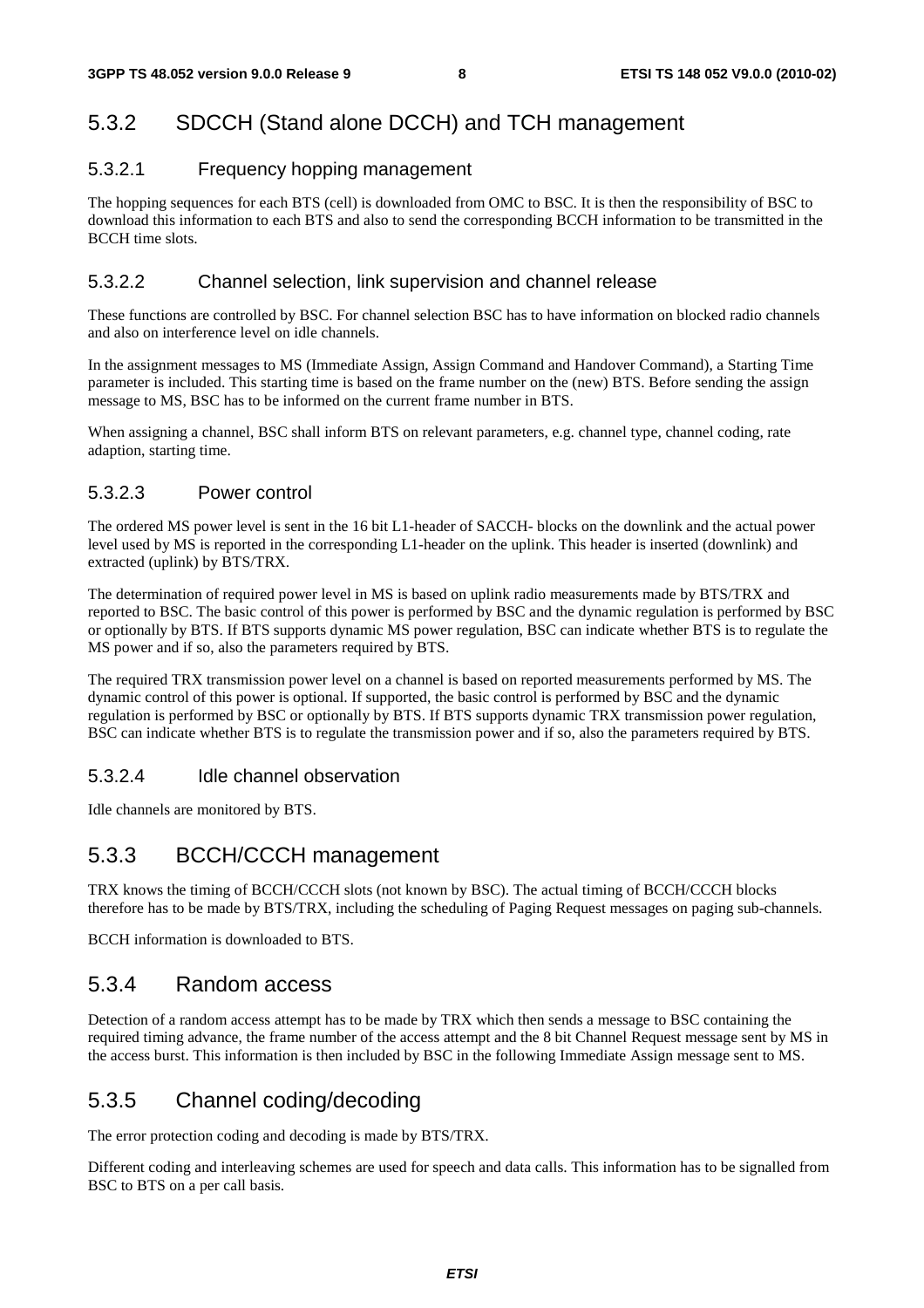#### 5.3.6 Transcoding/rate adaption

The A-bis interface has to allow for the transcoder/rate adaptor being positioned either inside or outside BTS.

#### 5.3.7 Timing advance

Timing advance has to be determined by TRX.

When MS is on a dedicated channel (SDCCH, TCH), the required timing advance (TA) is sent to MS and the actual timing advance is reported by MS in the 16 bit L1-header of the SACCH blocks.

At handover access, TA is determined by TRX and reported to MS in the PHYsical INFOrmation message sent by BTS/TRX.

At random access, TA is determined by TRX but in those cases, TA has to be reported to BSC for inclusion in the IMMediate ASSIGN message sent to MS by BSC.

#### 5.3.8 Radio resource indication

BTS reports on status (interference level, blocking etc.) of idle channels to BSC on a regular basis.

#### 5.3.9 Measurements

MS measures the downlink received level and quality from the serving cell and the received level from surrounding cells. The results from these measurements are reported by MS in Measurement Report messages on SACCH.

Uplink received level and quality are measured by BTS/TRX. The parameters for the uplink measurements are equivalent to the parameters used by MS for the corresponding downlink measurements (averaging period and dynamic range).

The support of forwarding this basic raw measurement data over the A-bis interface is mandatory. Additionally, BTS and BSC may optionally support some pre-processing in BTS of this data.

#### 5.3.10 LAPDm functions (Layer 2)

Layer 2 on the radio interface (LAPDm) is terminated at BTS/TRX. Between BTS and BSC, LAPD is used.

#### 5.3.11 Paging

Paging is initiated by MSC via BSC.

BSC determines the paging group to be used based on IMSI of the MS to be paged. The paging group value is sent to BTS together with the TMSI or IMSI.

Based on the paging group information, BTS/TRX will build the relevant PAGING REQUEST message and execute the transmission of the message in the correct paging sub-channel.

#### 5.3.12 Handover

No handover recognition or decision is made by BTS.

However, BTS/TRX has to detect the handover access made by a handed over MS. BTS/TRX also checks the Handover Reference value sent by MS in the handover access burst against the Handover Reference value received from BSC in the channel activation command. In case of an asynchronous handover, BTS/TRX then builds the PHYsical INFOrmation message (including the Timing Advance value) and sends it to MS. The handover access is also reported to BSC.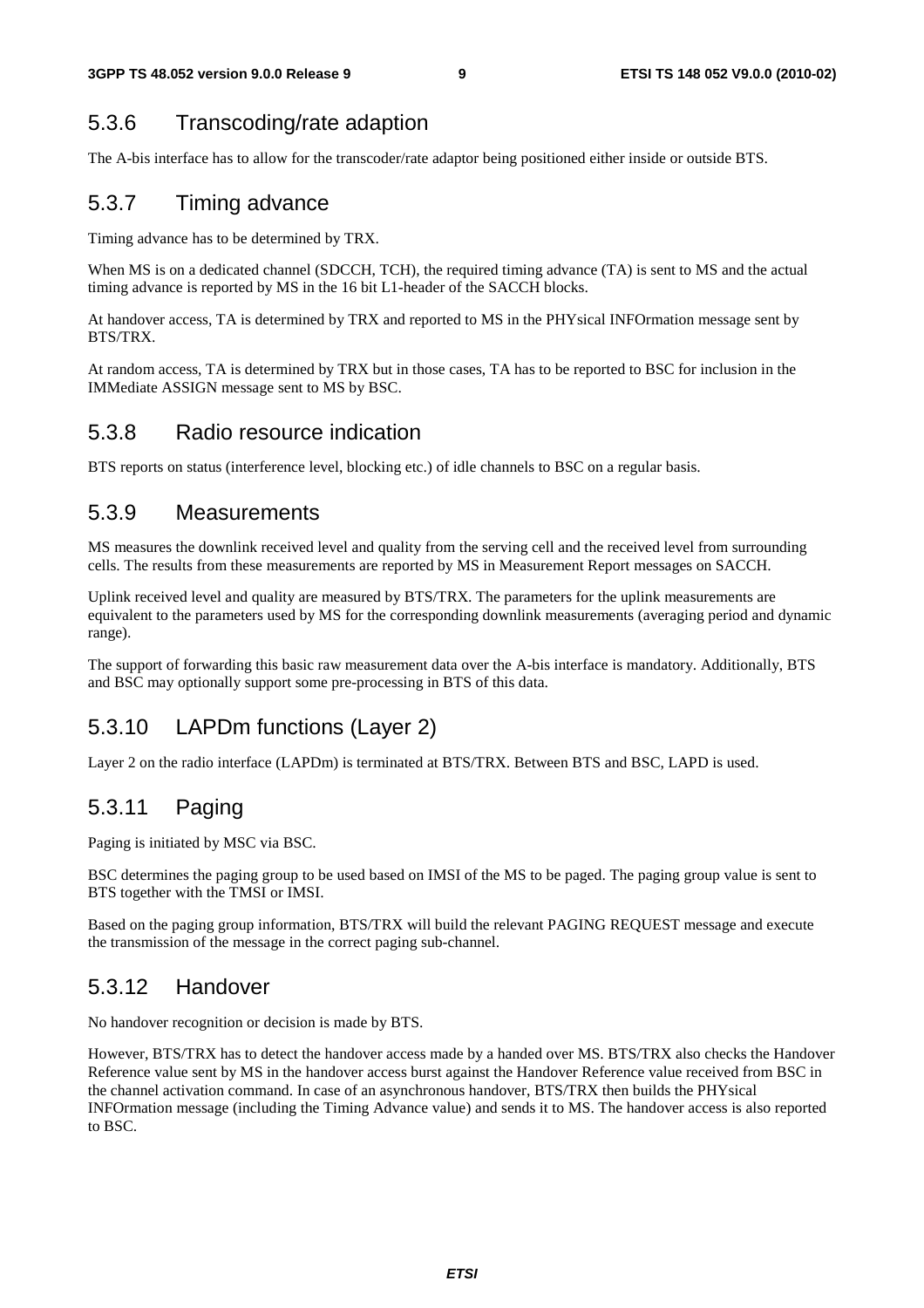### 5.3.13 Encryption

Encryption and decryption is made of the complete outgoing bit stream (except for preambles/synch words). This therefore has to be made by TRX. The encryption key has to be downloaded to BTS/TRX before encryption starts. Special control messages are therefore required between BSC and BTS/TRX.

#### 5.3.14 Mobility management and call control

All mobility management and call control functions recide in MSC.

| <b>FUNCTION</b>                     |          | Location   |                |  |
|-------------------------------------|----------|------------|----------------|--|
|                                     |          | <b>BTS</b> | <b>BSC/MSC</b> |  |
| TERRESTRIAL CHANNEL MANAGEMENT      |          |            |                |  |
| MSC-BSC channels                    |          |            |                |  |
| Channel allocation                  |          |            | х              |  |
| <b>Blocking indication</b>          |          |            | x              |  |
|                                     |          |            |                |  |
| <b>BSC-BTS</b> channels             |          |            |                |  |
| Channel allocation                  |          |            | х              |  |
| <b>Blocking indication</b>          |          | x          |                |  |
|                                     |          |            |                |  |
| RADIO CHANNEL MANAGEMENT            |          |            |                |  |
| Channel configuration management    |          |            | x              |  |
|                                     |          |            |                |  |
| <b>Frequency Hopping</b>            |          |            |                |  |
| Management                          |          |            | x              |  |
| Execution                           |          | x          |                |  |
|                                     |          |            |                |  |
| <b>TCH</b> management               |          |            |                |  |
| Channel allocation (choice)         |          |            | х              |  |
| Link supervision                    |          |            | x              |  |
| Channel release                     |          |            | x              |  |
| Idle channel observation            |          | х          |                |  |
| Power control determination         | (note 3) | x          | x              |  |
|                                     |          |            |                |  |
| SDCCH management (Stand alone DCCH) |          |            |                |  |
| SDCCH allocation                    |          |            | х              |  |
| Link supervision                    |          |            | x              |  |
| Channel release                     |          |            | x              |  |
| Power control determination         | (note 3) | x          | x              |  |
|                                     |          |            |                |  |
| <b>BCCH/CCCH</b> management         |          |            |                |  |
| Scheduling of messages              |          |            |                |  |
| Management                          |          |            | x              |  |
| Execution                           |          | х          |                |  |
|                                     |          |            |                |  |
| Random access                       |          |            |                |  |
| Access detection                    |          | x          |                |  |
| Immediate assign (access grant)     |          |            | x              |  |
|                                     |          |            |                |  |
| Channel coding/decoding             |          | X          |                |  |
|                                     |          |            |                |  |
| Transcoding/rate adaption           | (note 1) | X          |                |  |
|                                     |          |            |                |  |
| Measurements                        |          |            |                |  |
| Uplink measuring                    | (note 2) | x          |                |  |
| Processing of reports from MS/TRX   | (note 4) | x          | х              |  |
| <b>Traffic measurements</b>         |          |            | x              |  |
|                                     |          |            |                |  |
| Timing advance                      |          |            |                |  |
| Calculation                         |          | x          |                |  |
| Signalling to MS at random access   |          |            | x              |  |

#### **Table 5.1: Summary of functional division between BTS and BSC/MSC**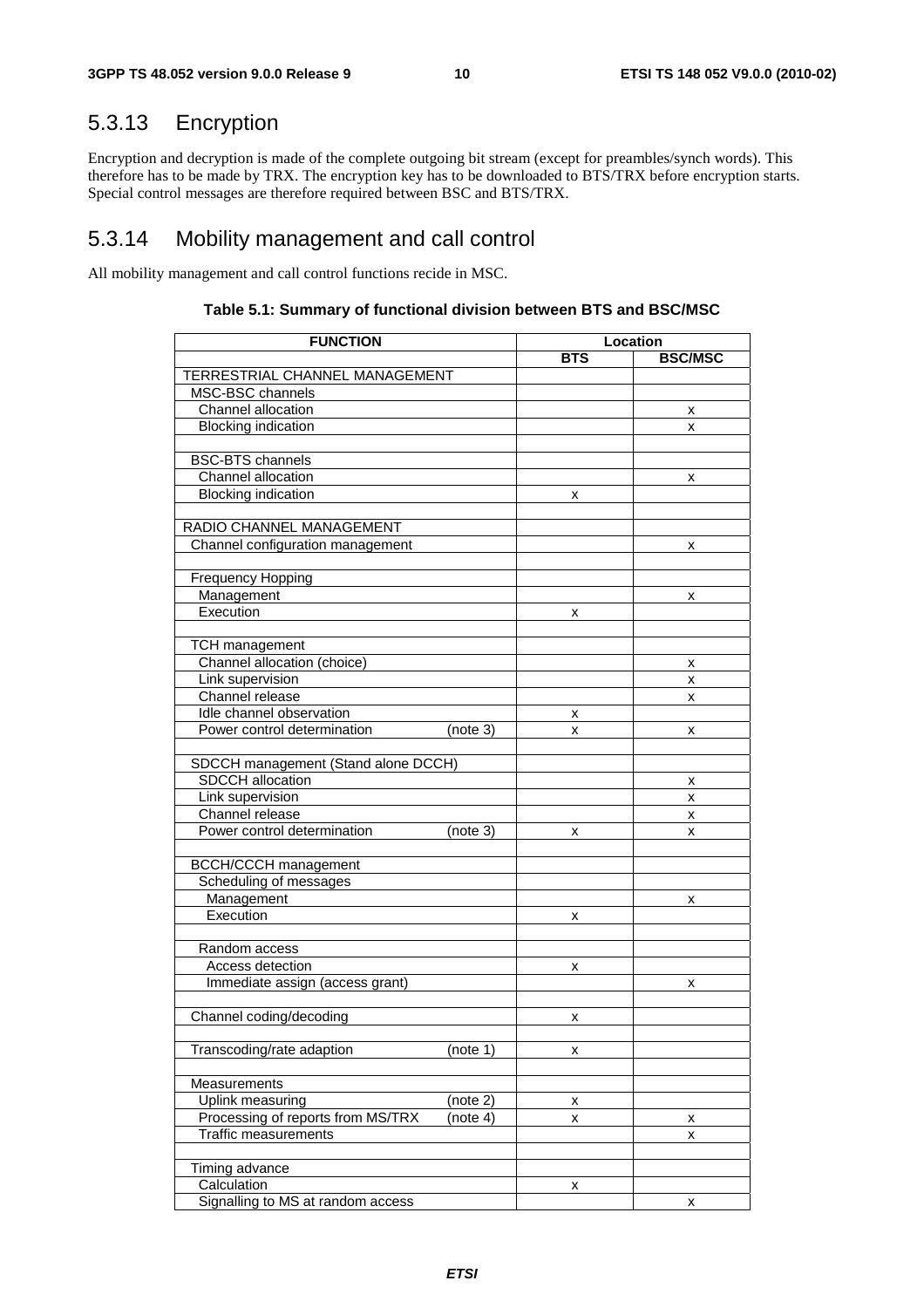| <b>FUNCTION</b>                                                                          | Location   |                |  |
|------------------------------------------------------------------------------------------|------------|----------------|--|
|                                                                                          | <b>BTS</b> | <b>BSC/MSC</b> |  |
| Signalling to MS at handover                                                             | x          |                |  |
| Signalling to MS during call                                                             | x          |                |  |
|                                                                                          |            |                |  |
| Radio resource indication                                                                |            |                |  |
| Report status of idle channels                                                           | х          |                |  |
|                                                                                          |            |                |  |
| LAPDm functions (Layer 2)                                                                | x          |                |  |
|                                                                                          |            |                |  |
| Encryption                                                                               |            |                |  |
| Management                                                                               |            | x              |  |
| Execution (Key from BSC)                                                                 | x          |                |  |
|                                                                                          |            |                |  |
| Paging                                                                                   |            |                |  |
| Initiation                                                                               |            | x              |  |
| DRX paging                                                                               |            |                |  |
| Management                                                                               |            | x              |  |
| Execution                                                                                | x          |                |  |
|                                                                                          |            |                |  |
| Handover                                                                                 |            |                |  |
| BSC internal, one cell                                                                   |            | x              |  |
| BSC internal, between cells                                                              |            | x              |  |
| <b>BSC</b> external                                                                      |            |                |  |
| recognition, radio reason                                                                |            | x              |  |
| recognition, traffic reason                                                              |            | x              |  |
| decision                                                                                 |            | x              |  |
| execution                                                                                |            | x              |  |
| Handover access detection                                                                | x          |                |  |
|                                                                                          |            |                |  |
| MOBILITY MANAGEMENT                                                                      |            |                |  |
| Authentication                                                                           |            | x              |  |
| Location updating                                                                        |            | x              |  |
|                                                                                          |            |                |  |
| CALL CONTROL                                                                             |            | x              |  |
| NOTE 1:<br>Although the transcoder is always controlled by the BTS, it can optionally be |            |                |  |
| located outside the BTS (e.g. at the BSC or at the MSC site). In that case,              |            |                |  |
| remote control is performed by BTS using inchannel signalling.                           |            |                |  |
| Including averaging comparable to what is done in the MS.<br>NOTE 2:                     |            |                |  |
| NOTE 3: The support of power level determination in BTS is optional.                     |            |                |  |
| NOTE 4:<br>The support of forwarding all raw measurement data from MS/TRX over the A-    |            |                |  |
| bis interface and the processing of it in BSC is mandatory. The BTS/BSC may              |            |                |  |
| additionally support also some pre- processing in BTS of this raw data.                  |            |                |  |

### 6 Transcoding/rate adaption and multiplexing

The interface supports two options: transcoding/rate adaption performed in BTS or outside BTS.

### 6.1 Transcoding/rate adaption in BTS

The transcoding of speech to normal 64 kbit/s A-law is performed within BTS.

Data may be rate adapted or submultiplexed to 64 kbit/s circuits.

### 6.2 Transcoding/rate adaption outside BTS

In this case the transcoder/rate adaptor is considered as part of the BSC.

The channel coding/decoding is performed by BTS/TRX. The choice of coding/interleaving has to be signalled from BSC to BTS.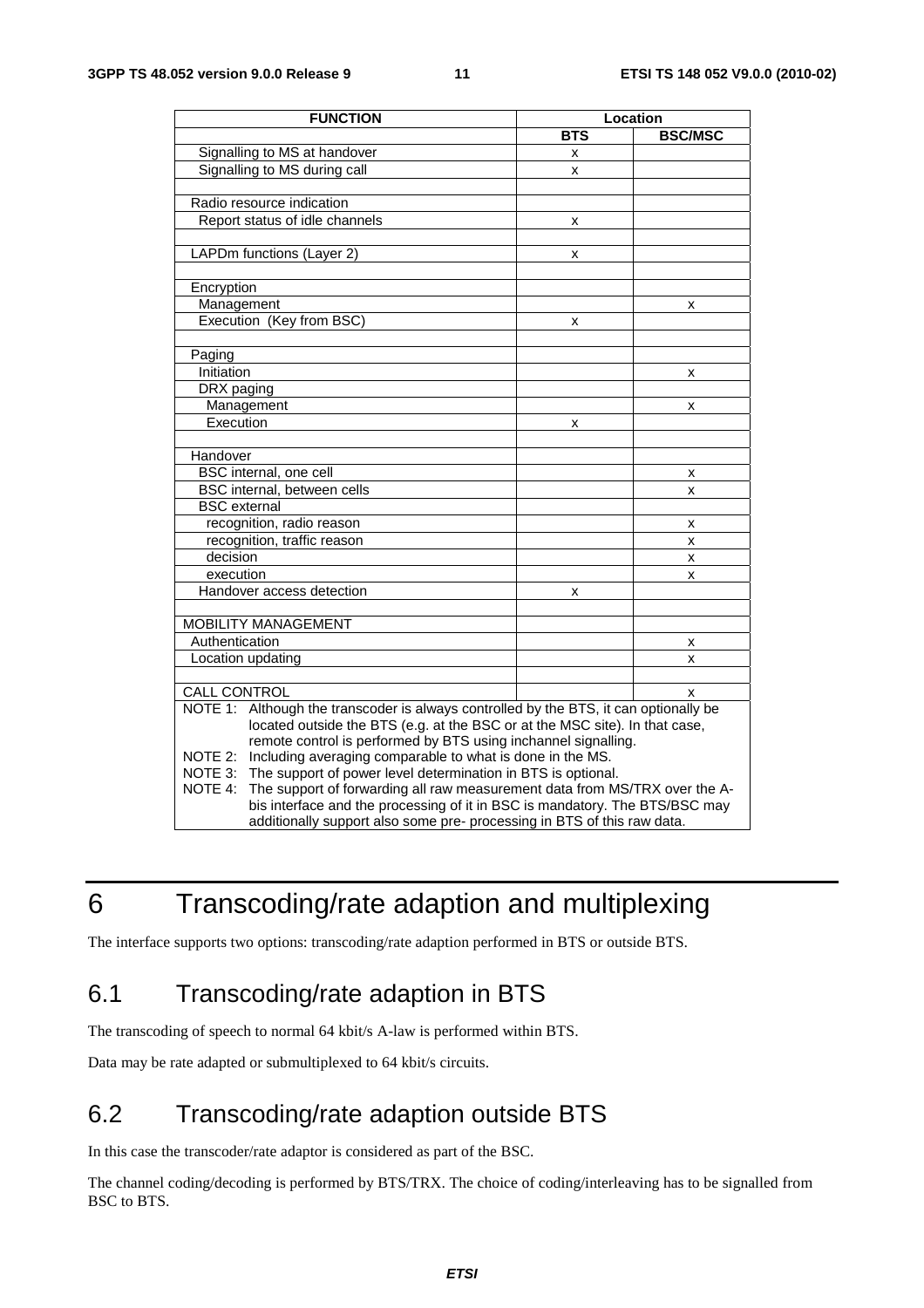The remote speech transcoder has to have knowledge of some radio parameters for an efficient decoding. In addition, the timing of the transcoder has to be aligned with the transmission of the frames over radio such that the frames from BSC arrive synchronized with the transmission over radio (minimizes delay due to remote transcoder). For this control and time alignment of the transcoder, inband signalling is used within a 16 kbit/s or an 8 kbit/s channel carrying speech or data, signalling and synchronisation. This remote control of the transcoder is specified in Technical Specifications 3GPP TS 48.060 (full rate traffic channels, 16 kbit/s submultiplexing only) and 3GPP TS 48.061 (half rate traffic channels, 16 or 8 kbit/s submultiplexing).

For data, rate adaption to subrate 16 or 8 kbit/s is performed within BTS.

For the link BTS-BSC, the following possibilities are foreseen:

- rate adaption of 16 kbit/s or 8 kbit/s speech + control or 16 kbit/s data + control to 64 kbit/s (one radio traffic channel per 64 kbit/s terrestrial channel);
- multiplexing of 16 kbit/s or 8 kbit/s speech + control or 16 kbit/s or 8 kbit/s data + control into one 64 kbit/s channel (up to eight radio traffic channels per 64 kbit/s terrestrial channel).

### 7 Interface structures

#### 7.1 Communication channels

The A-bis interface is considered to have two types of communication channels (see figure 7.1):

- traffic channel (SDC) at 8 kbit/s, 16 kbit/s or 64 kbit/s carrying speech or data of one radio traffic channel (Bm or Lm channel);
- signalling channels (SCH) at 16 kbit/s, 32 kbit/s or 64 kbit/s, carrying signalling information (both BSC-MS and BSC-BTS signalling).



**Figure 7.1: Communication Channel Types** 

#### 7.2 Signalling links

The addressing of TRXs and BCF is made using separate TEIs for each TRX and BCF.

Three logical links are defined for each TEI:

- RSL: Radio Signalling Link used for supporting traffic management procedures (MS to network communication). One link per TRX.
- OML: Operations and Maintenance Link used for supporting network management procedures (transferring operations and maintenance messages). One link per TRX and BCF.
- L2ML: Layer 2 Management Link used for transferring layer 2 management messages to TRX or BCF. One link per TRX and BCF.

A logical diagram for the architecture of the signalling links is given in figure 7.2.

Only point to point signalling links are used.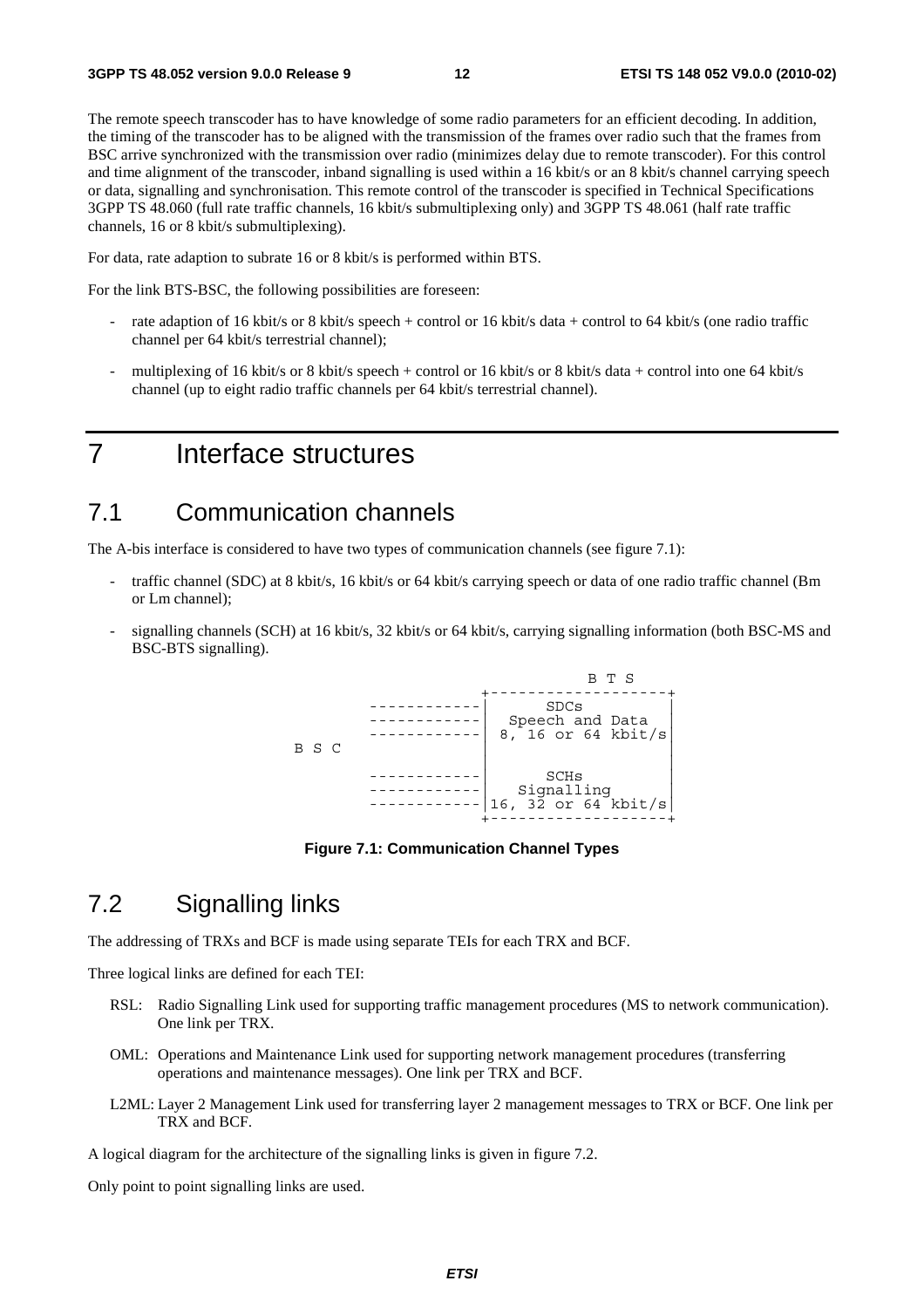SMS messages are also carried on the signalling links.

| <b>BSC</b>             |                                                                                                                        | <b>BTS</b>                                                                                               |
|------------------------|------------------------------------------------------------------------------------------------------------------------|----------------------------------------------------------------------------------------------------------|
|                        | $+ - +$<br>+-------- RSL -------<br>+-------- OML --------------  +-- <br>$L2ML------$<br>$+ - - - - - - - -$<br>$+-+$ | $+ - +$<br>$+ - -$<br>TRX<br>TEI1<br>-----  +--<br>$+ - +$<br>BCF                                        |
| LAYER 2                | $+-+$<br>$RSL$ ------<br>$OML$ --------------<br>$L2ML - -$                                                            | $+ - +$<br>$+--$<br>TRX<br>TEI2<br>$+ - -$<br>$+ - -$                                                    |
| T E I                  | RSL ------<br>$OML$ --------------<br>--------<br>$L2ML-----$                                                          | <b>BCF</b><br>$ -$<br>$+ - - - - \cdot$<br>$+ - -$<br>TRX  <br>TEI3<br>$+ - -$                           |
| MANAGE-<br><b>MENT</b> | $+-+$<br>$+-+$<br>OML<br>$\begin{array}{c} + \end{array}$<br>L2ML<br>- - - - - -<br>$+$<br>$+-+$                       | <b>BCF</b><br>$+ - - +$<br>$+-+$<br>$+ - +$<br>キーーーーーキ<br>BCF<br>TEI4<br>$+ -$<br>$\,$ + $\,$<br>$+ - +$ |
|                        |                                                                                                                        | $\ldots$ BCF                                                                                             |

**Figure 7.2: Logical L2 links of A-bis interface** 

### 7.3 Signalling model

A signalling model for the A-bis interface and its signalling environment can be found in figure 7.3.

CM and MM messages are not interpreted by BSC or BTS. Over the A interface they are tranferred using DTAP (Direct Transfer Application Part) and over the A-bis interface they are transferred as transparent messages.

RR messages are mapped to BSSAP (BSS Application Part) in BSC. In BTS, most of them are handled as transparent messages. However, some of them have to be interpreted by BTS (e.g. random access, start ciphering, paging). The BTSM (BTS Management) entities contain procedures for handling these messages and also other procedures for managing the BTS as defined in Technical Specification 3GPP TS 48.058. In BTS there is a mapping between BTSM and the relevant RR messages over the radio interface (RR').

The Layer 2 protocol over the A-bis interface is based on LAPD. L2 addressing is made to TRX (or BCF) using the TEI of LAPD. Different L2 links are used for traffic management messages (RSL, Radio Signalling Link), network management messages (OML, Operation & Maintenance Link) and L2 management messages (L2ML, Layer 2 Management Link).

A model of Layer 3 for the A-bis interface can be found in figure 7.4.

For traffic management, two types of signalling messages have been defined:

Transparent Messages:Messages which are forwarded by BTS without interpretation or changes.

Non-Transparent Messages:Messages which are sent only between BSC and BTS and which BTS is acting upon or which are the results of BTS actions.

In addition, the messages have been grouped into four main groups: Radio Link Layer Management, Dedicated Channel Management, Common Channel Management and TRX Management messages.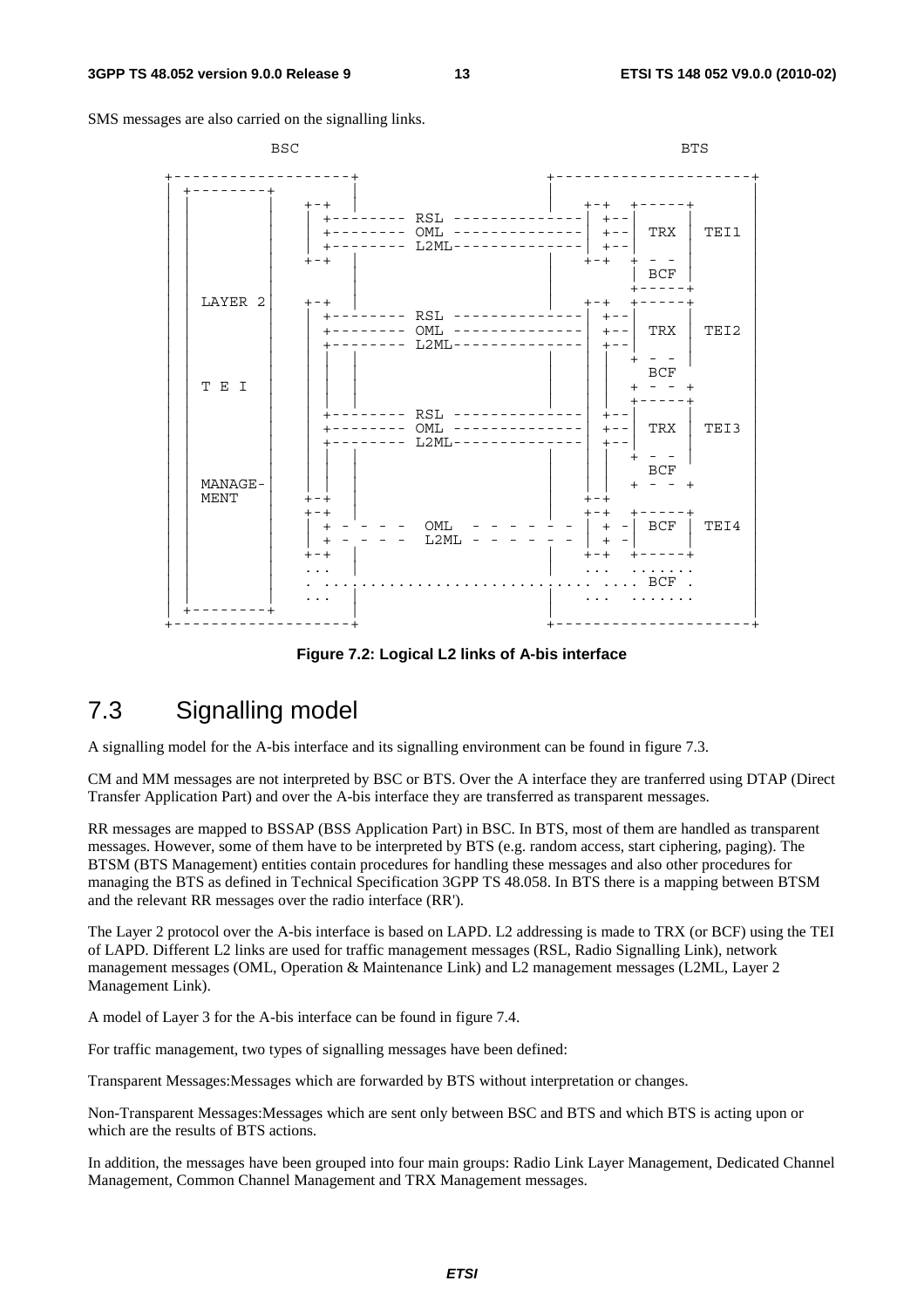Discrimination between these types and groups is based on the Message Discriminator which is sent as the first octet in all messages. Transparent and non-transparent messages are discriminated by a transparancy flag (T-bit) in the Message Discriminator. Transparent messages are merely forwarded to L2 on the radio interface.

In order to address the relevant radio channel, a Channel Number element is included to support the distribution of messages to relevant physical channels on the TRX. A Link Identifier element supports the distribution on logical links/channels on the radio interface (compare the DLCI element of the A interface, 3GPP TS 48.006).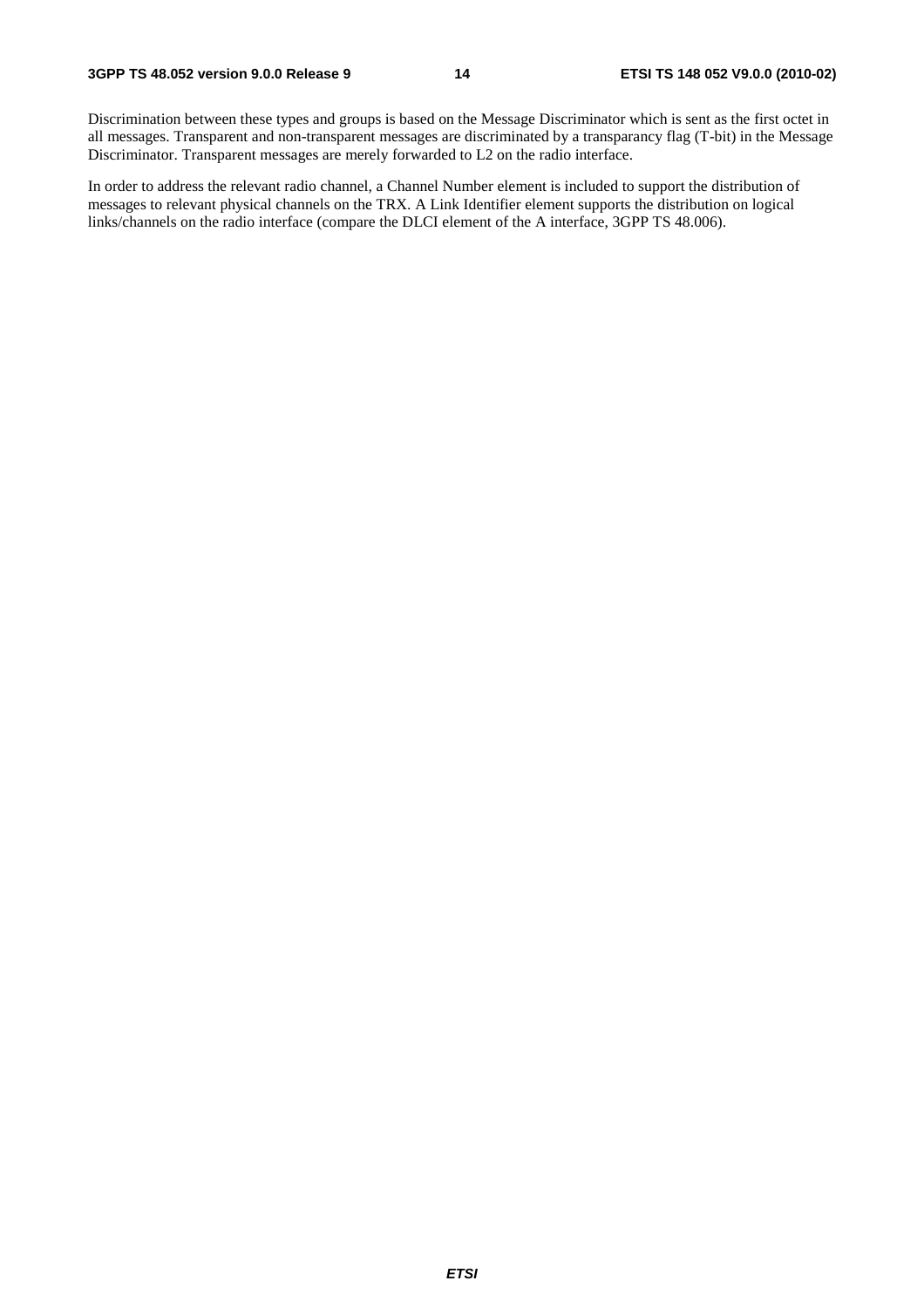

**Figure 7.3: Signalling model for the A-bis interface and its signalling environment**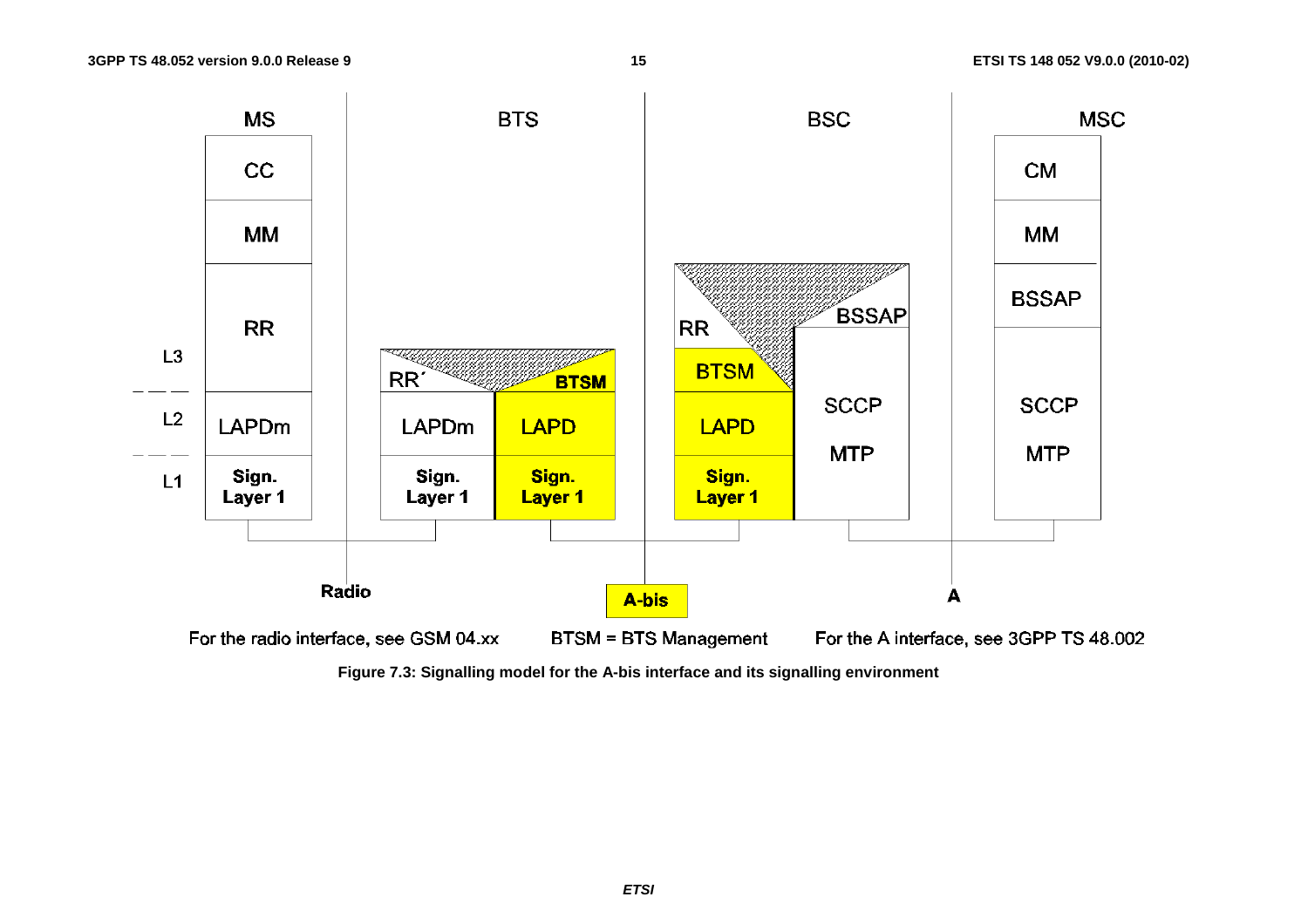

**Figure 7.4: L3 model**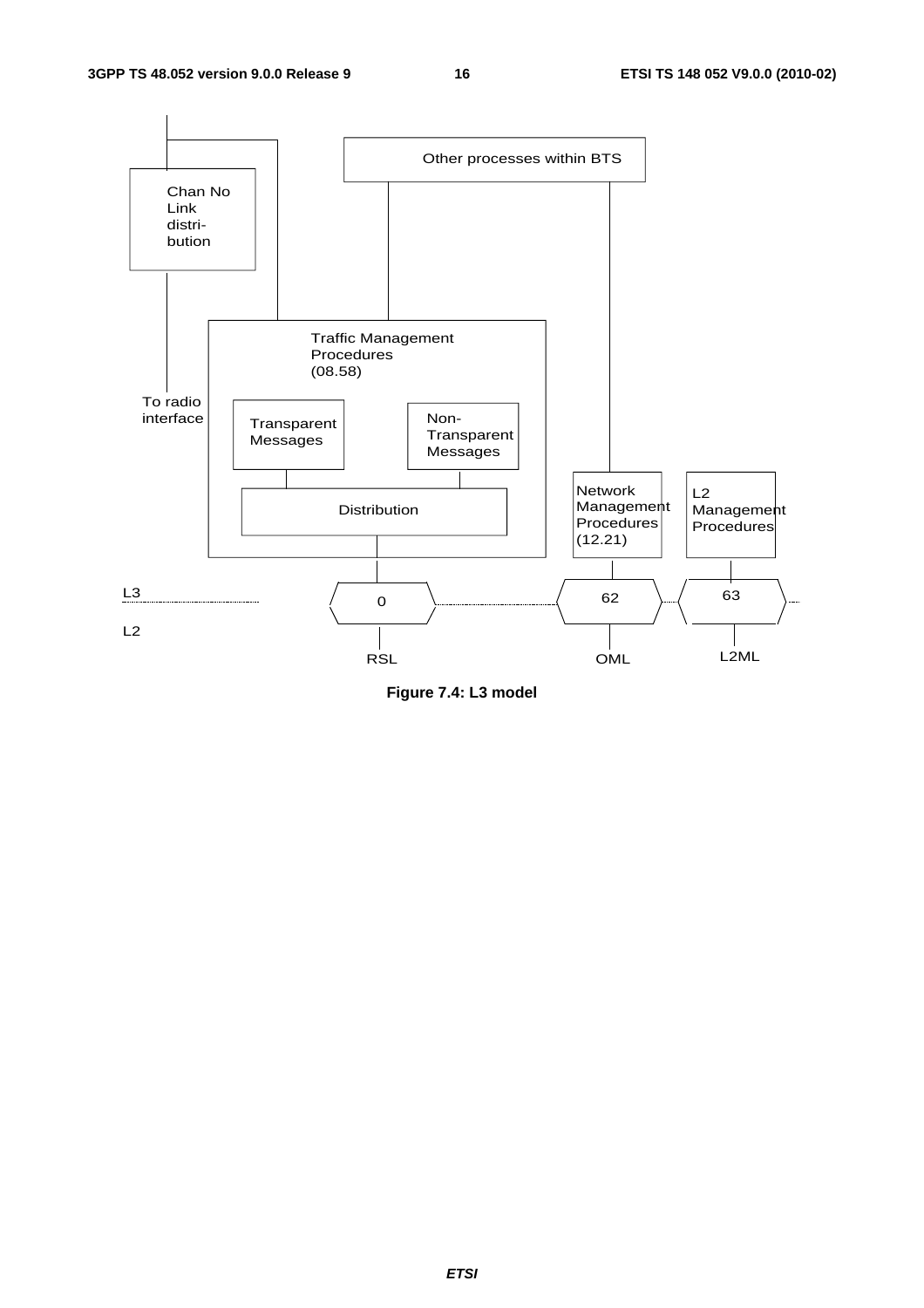### Annex A (informative): Change History

| TSG#        | TSG Doc. | <b>CR Rev</b> | <b>Subject/Comment</b>                | New    |
|-------------|----------|---------------|---------------------------------------|--------|
| 2009<br>Dec |          |               | Rel-9 version created based on v8.0.0 | ∟.99 ا |